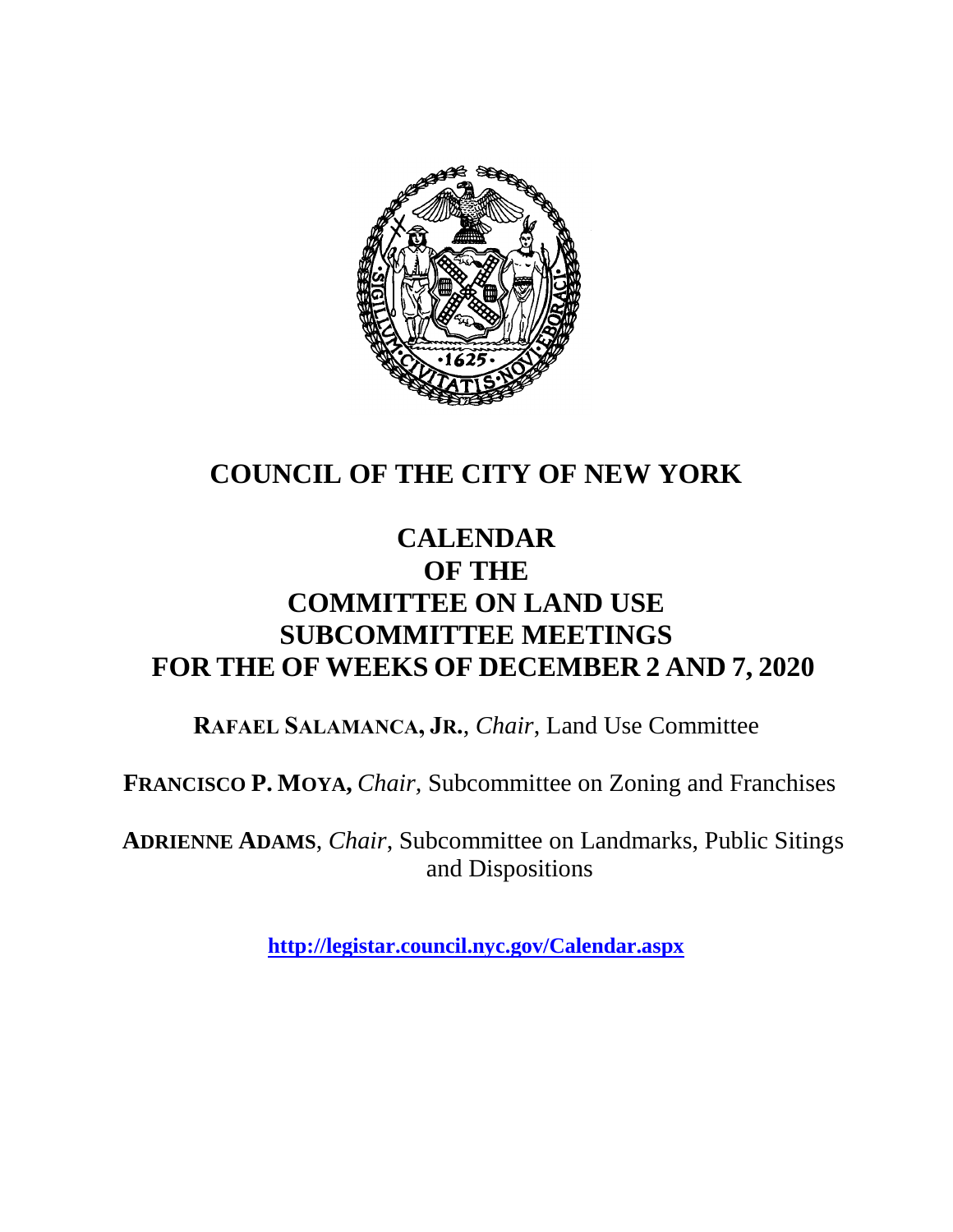**For questions about accessibility or to request additional accommodations please contact [swerts@council.nyc.gov](mailto:swerts@council.nyc.gov) or [nbenjamin@council.nyc.gov](mailto:nbenjamin@council.nyc.gov) or (212) 788-6936 at least three (3) business days before the hearing.**

#### **Table of Contents**

#### **Item No. Page**

#### *Subcommittee on Landmarks, Public Sitings and Dispositions Public Hearing/Meeting Scheduled for 12/2/20 commencing at 2:00 P.M., Remote Hearing*

| P.S. 48 (now P75Q at P.S. 48, The Robert E. Peary School) (Pre. L.U.) |  |
|-----------------------------------------------------------------------|--|
|                                                                       |  |

#### *Subcommittee on Zoning and Franchises Public Hearing/Meeting Scheduled for 12/7/20 commencing at 10:00 A.M., Remote Hearing*

| 1. |                                                                               | 3              |
|----|-------------------------------------------------------------------------------|----------------|
| 2. |                                                                               | $\overline{4}$ |
| 3. | 312 Coney Island Avenue Rezoning (L.U. No. 698 & Pre. L.U. Nos. 696, 697) 5-6 |                |
| 4. | Special Flushing Waterfront District (Pre. L.U. Nos. 694, 695)                | $6 - 7$        |
| 5. | Bedford Avenue Overlay Extension (Pre. L.U. No. 699)                          | $7 - 8$        |
| 6. | 803 Rockaway Avenue Rezoning (Pre. L.U. Nos. 700, 701)                        | $8-9$          |
| 7. |                                                                               | 9              |

If you are a member of the public who wishes to testify, please register via the New York City Council Home Page at [https://council.nyc.gov/,](https://council.nyc.gov/) where you can also find links to livestream the hearing and recordings of past hearings.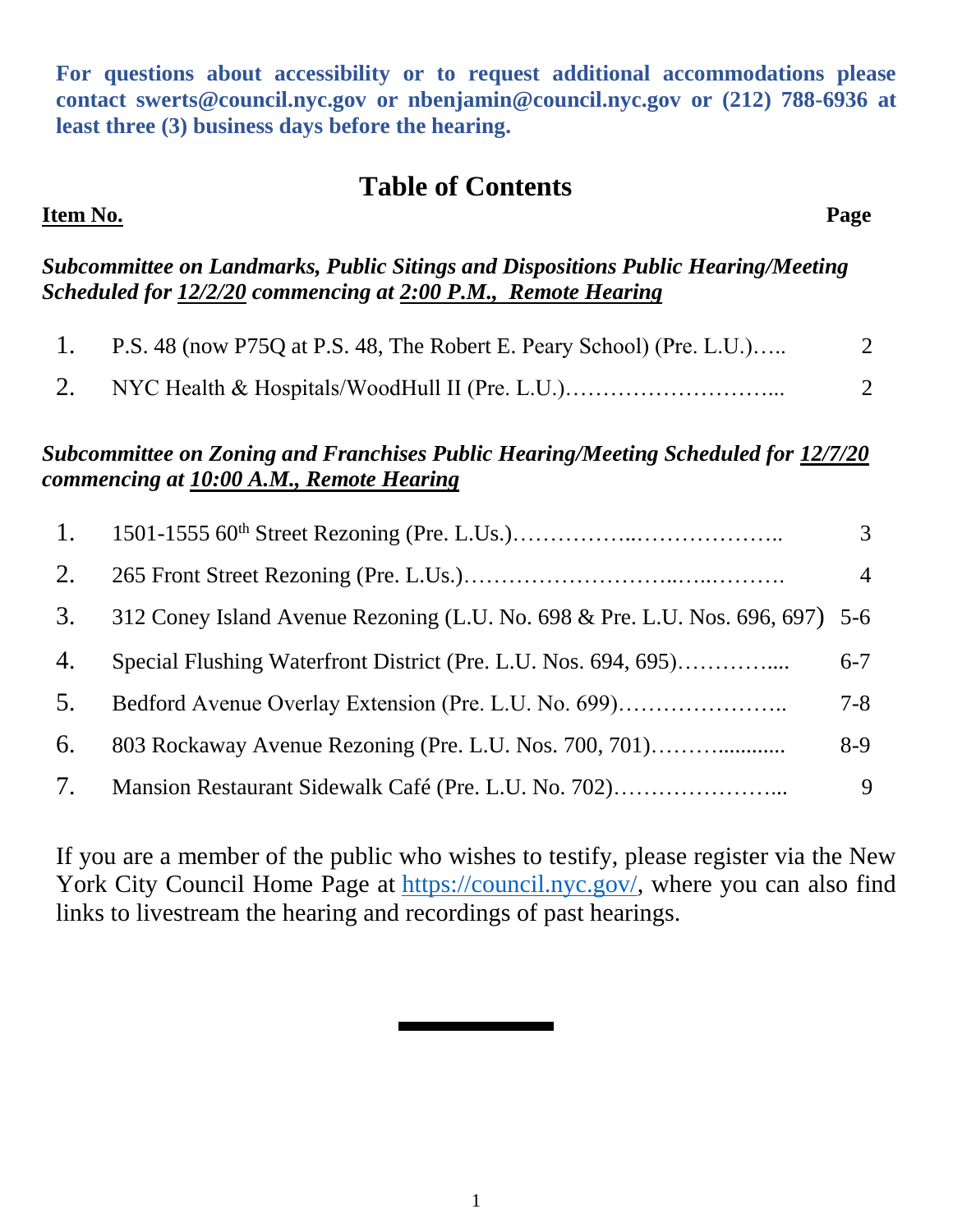#### **SUBCOMMITTEE ON LANDMARKS, PUBLIC SITINGS AND DISPOSITIONS**

The Subcommittee on Landmarks, Public Sitings and Dispositions will hold a remote public hearing/meeting on the following matters, commencing at **2:00 P.M. Wednesday, December 2, 2020:**

### **PRECONSIDERED L.U. PUBLIC SCHOOL 48 (NOW P75Q AT P.S. 48, THE ROBERT E. PEARY SCHOOL) QUEENS CB-12 20215007 HIQ (N 210188 HIQ)**

The designation by the Landmarks Preservation Commission of the Public School 48 (now P75Q at P.S. 48, The Robert E. Peary School) (Tax Map Block 10144, Lot 42), as an historic landmark (DL-519/LP-2646), submitted pursuant to Section 3020 of the New York City Charter and Section 25-303 of the Administrative Code of the City of New York.

### **PRECONSIDERED L.U. NYC HEALTH & HOSPITALS/WOODHULL II BROOKLYN CB- 3 20215010 HHK**

Application submitted by the New York City Health and Hospitals Corporation, pursuant to Section 7385(6) of the HHC Enabling Act, for approval to lease a parcel of land on the campus of NYC Health and Hospitals/Woodhull in Brooklyn to Comunilife, Inc., to be used for the development of an eight story multifamily residential building, Borough of Brooklyn, Council District 36, Community District 3.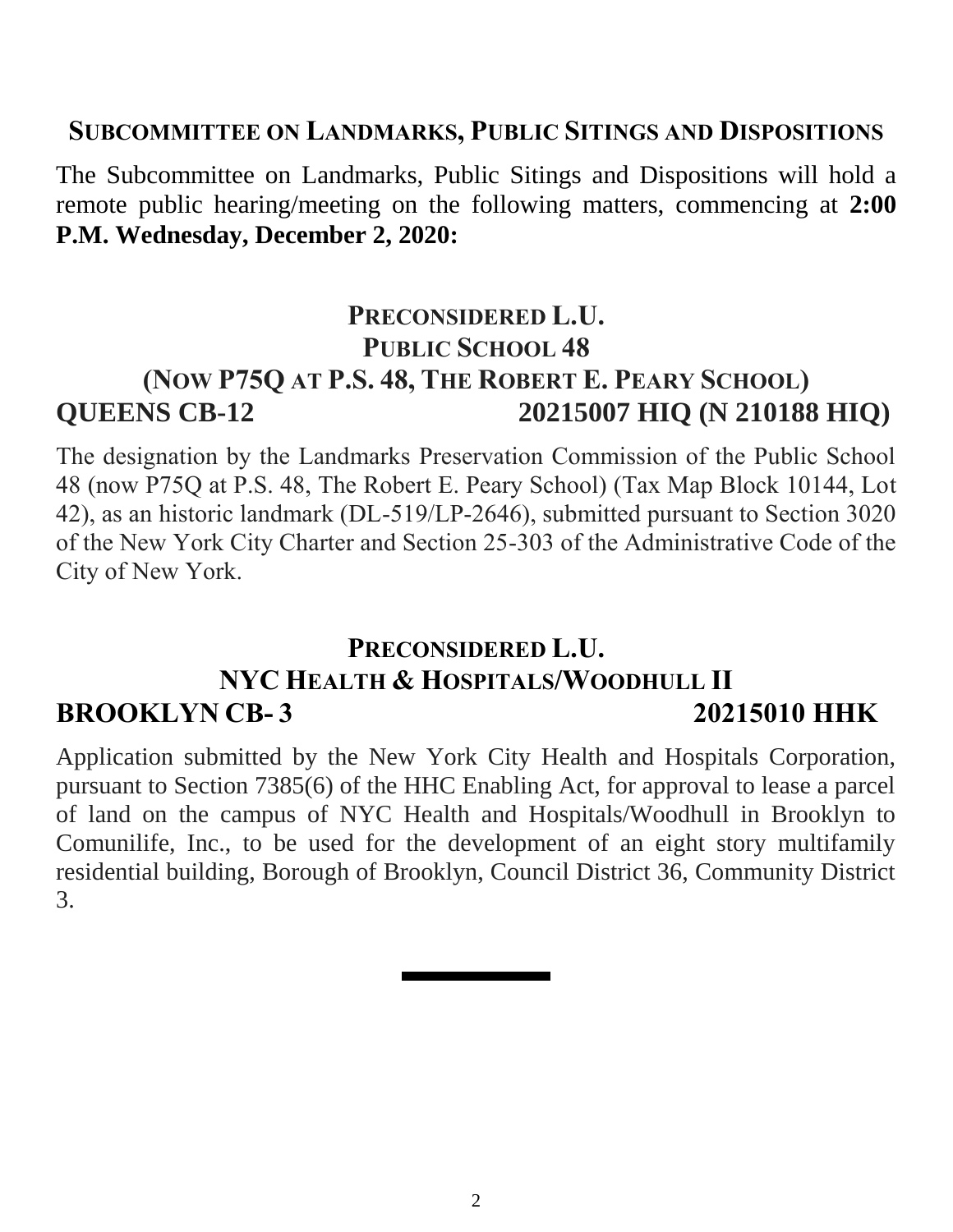## **SUBCOMMITTEE ON ZONING AND FRANCHISES**

The Subcommittee on Zoning and Franchises will hold a remote public hearing/meeting on the following matters, commencing at **10:00 A.M., Monday, December 7, 2020:**

### **PRECONSIDERED L.US. ARE RELATED**

#### **PRECONSIDERED L.U. 1501-1555 60TH STREET REZONING BROOKLYN CB - 12 C 200086 ZMK**

Application submitted by 1529-33  $60<sup>th</sup>$  Street LLC pursuant to Sections 197-c and 201 of the New York City Charter for an amendment of the Zoning Map, Section No. 22d:

- 1. changing from an M1-1 District to an R7A District property bounded by 15<sup>th</sup> Avenue, a line midway between and  $59<sup>th</sup>$  Street and  $60<sup>th</sup>$  Street, a line 460 feet southeasterly of 15<sup>th</sup> Avenue, the northerly boundary line of the Long Island Railroad right-of-way (Bay Ridge Division);
- 2. establishing within the proposed R7A District a C2-4 District bounded by  $15<sup>th</sup>$ Avenue, a line midway between and 59<sup>th</sup> Street and 60<sup>th</sup> Street, a line 460 feet southeasterly of 15<sup>th</sup> Avenue, the northerly boundary line of the Long Island Railroad right-of-way (Bay Ridge Division);

as shown on a diagram (for illustrative purposes only) dated January 6, 2020, and subject to the conditions of CEQR Declaration E-556.

#### **PRECONSIDERED L.U. 1501-1555 60TH STREET REZONING BROOKLYN CB - 12 N 200087 ZRK**

Application submitted by 1529-33 60th Street LLC pursuant to Section 201 of the New York City Charter, for an amendment of the Zoning Resolution of the City of New York, modifying APPENDIX F for the purpose of establishing a Mandatory Inclusionary Housing area.

#### **The full zoning text may be viewed at the following website: <http://www1.nyc.gov/site/planning/about/cpc-reports/cpc-reports.page>**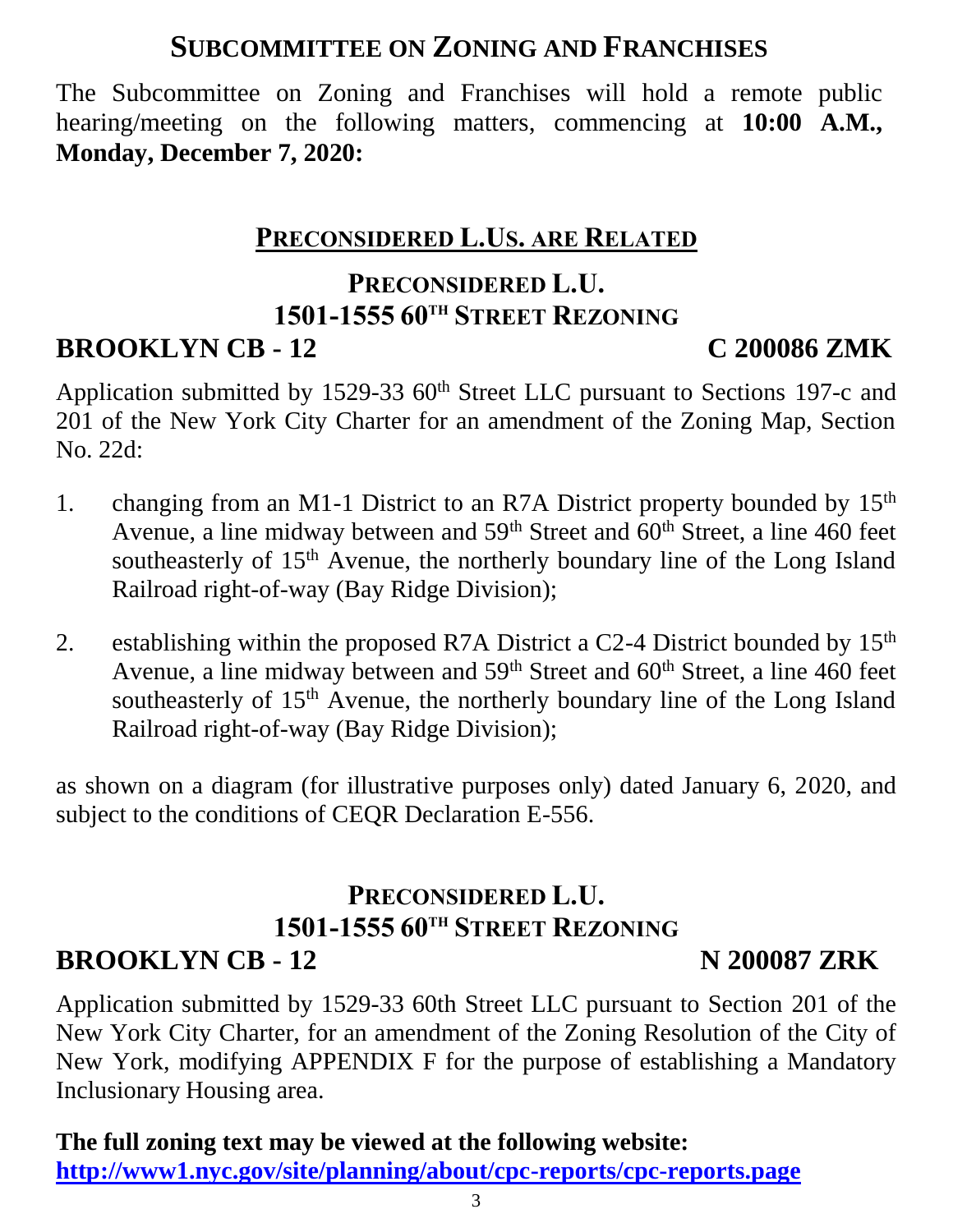## **PRECONSIDERED L.US. ARE RELATED**

## **PRECONSIDERED L.U. 265 FRONT STREET REZONING**

# **BROOKLYN CB - 2 C 150178 ZMK**

Application submitted by Michael Spinard pursuant to Sections 197-c and 201 of the New York City Charter for an amendment of the Zoning Map, Section No. 12d:

- 1. changing from an M1-2 District to an R6A District property bounded by a line midway between Water Street and Front Street, a line 70 feet easterly of Gold Street, Front Street, and Gold Street; and
- 2. establishing within the proposed R6A District a C2-4 District bounded by a line midway between Water Street and Front Street, a line 70 feet easterly of Gold Street, Front Street, and Gold Street;

as shown on a diagram (for illustrative purposes only) dated January 21, 2020, and subject to the conditions of CEQR Declaration E-560.

# **PRECONSIDERED L.U. 265 FRONT STREET REZONING**

# **BROOKLYN CB - 2 N 180178 ZRK**

Application submitted by Michael Spinard pursuant to Section 201 of the New York City Charter, for an amendment of the Zoning Resolution of the City of New York, modifying APPENDIX F for the purpose of establishing a Mandatory Inclusionary Housing area.

**The full zoning text may be viewed at the following website: <http://www1.nyc.gov/site/planning/about/cpc-reports/cpc-reports.page>**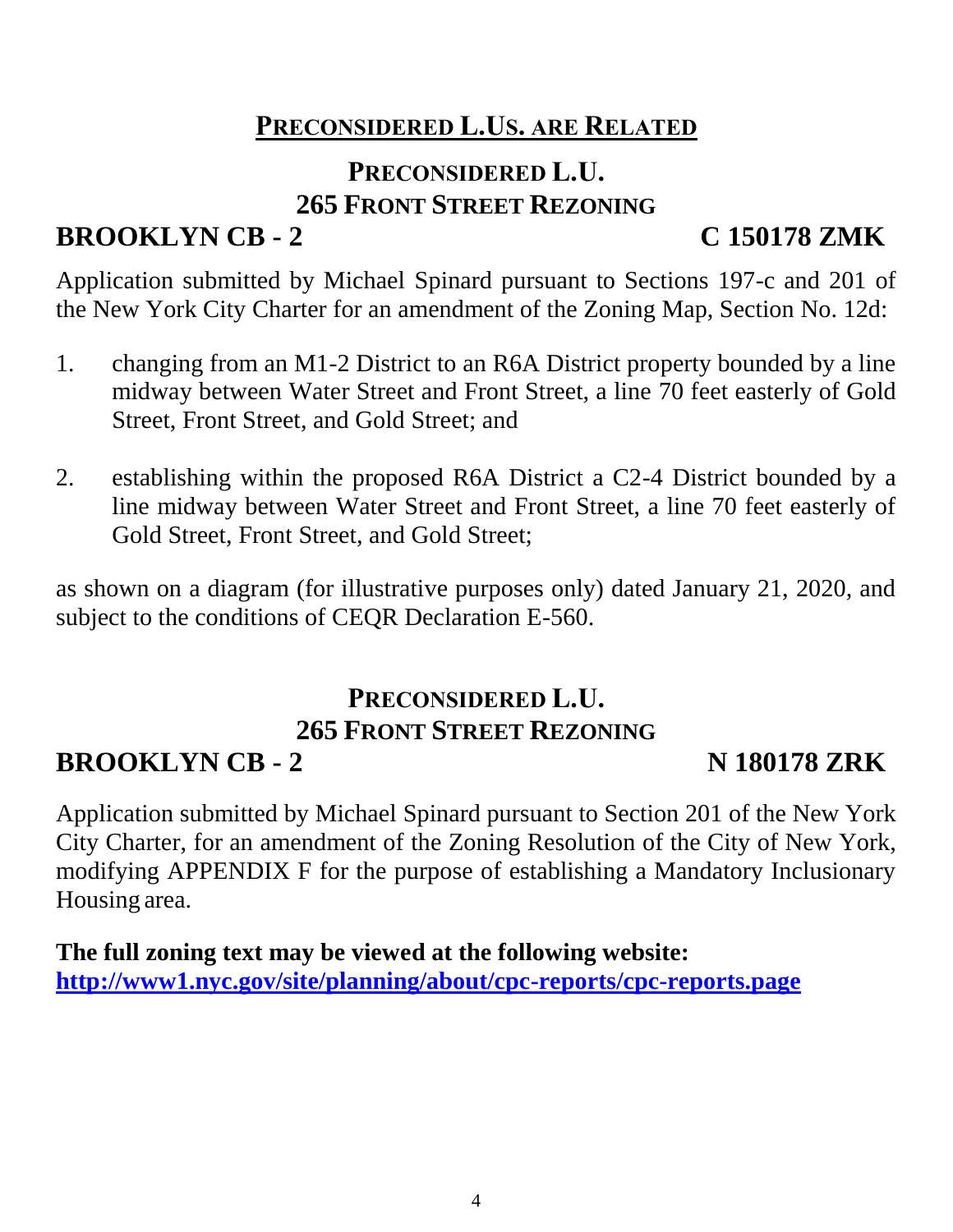### **L.U. NO. 698 AND PRECONSIDERED L.U. NOS. 696, 697 ARE RELATED**

#### **L.U. NO. 698**

### **312 CONEY ISLAND AVENUE REZONING**

# **BROOKLYN CB - 7 C 200094 ZSK**

Application submitted by 312 Coney Island Avenue, LLC, pursuant to Sections 197-c and 201 of the New York City Charter for the grant of a special permit pursuant to Section 74-533 of the Zoning Resolution to waive the required number of accessory off-street parking spaces for dwelling units in a development within a Transit Zone, that includes at least 20 percent of all dwelling units as incomerestricted housing units, in connection with a proposed mixed-use development on property located at 312 Coney Island Avenue (Block 5322, Lots 10 and 20), in an R8A/C2-4\* District, within the Special Ocean Parkway District.

\* Note: The site is proposed to be rezoned by changing an existing C8-2 District to an R8A District, and establishing within the proposed R8A District a C2-4 District, under a concurrent related application for a Zoning Map change (C 200092 ZMK).

#### **PRECONSIDERED L.U. NO. 696**

*The public hearing on this item was held on November 18, 2020 and closed. It was laid over by the Subcommittee on Zoning and Franchises*

#### **312 CONEY ISLAND AVENUE REZONING BROOKLYN CB - 7 C 200092 ZMK**

Application submitted by 312 Coney Island Avenue LLC pursuant to Sections 197 c and 201 of the New York City Charter for an amendment of the Zoning Map, Section No. 16d:

- 1. changing from a C8-2 District to an R8A District property bounded by Ocean Parkway, Park Circle-Machate Circle, Coney Island Avenue, Caton Place, and a line 150 feet easterly of East 8<sup>th</sup> Street; and
- 2. establishing within the proposed R8A District a C2-4 District bounded by Ocean Parkway, Park Circle-Machate Circle, Coney Island Avenue, Caton Place, and a line 150 feet easterly of East  $8<sup>th</sup>$  Street;

as shown on a diagram (for illustrative purposes only) dated December 16, 2019, and subject to the conditions of CEQR Declaration E-555.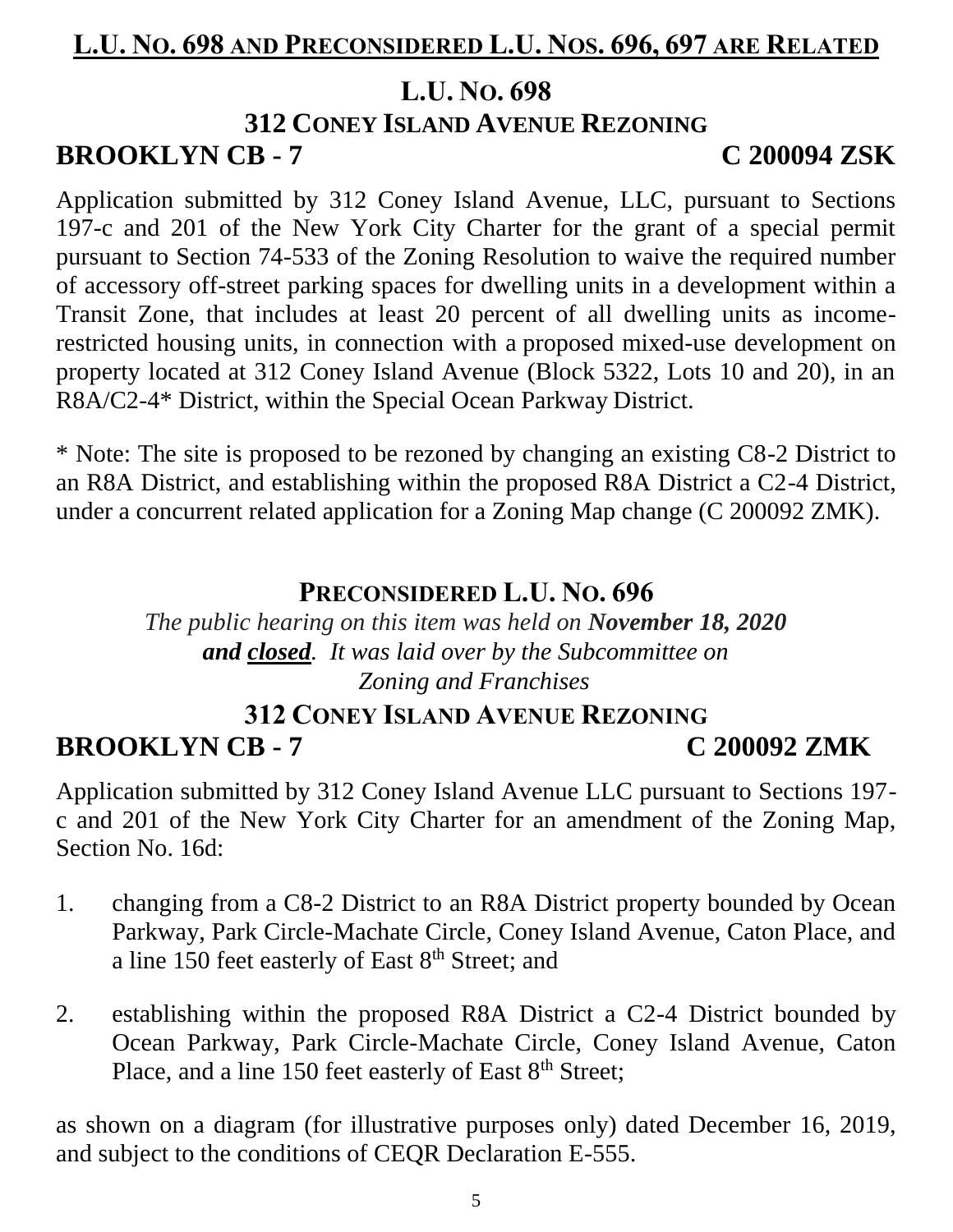#### **PRECONSIDERED L.U. NO. 697**

*The public hearing on this item was held on November 18, 2020 and closed. It was laid over by the Subcommittee on Zoning and Franchises*

**312 CONEY ISLAND AVENUE REZONING**

**BROOKLYN CB - 7 N 200093 ZRK**

Application submitted by 312 Coney Island Avenue LLC pursuant to Section 201 of the New York City Charter, for an amendment of the Zoning Resolution of the City of New York, modifying bulk regulations for a portion of the Special Ocean Parkway District and modifying APPENDIX F for the purpose of establishing a Mandatory Inclusionary Housing area.

**The full zoning text may be viewed at the following website: <http://www1.nyc.gov/site/planning/about/cpc-reports/cpc-reports.page>**

## **PRECONSIDERED L.U. NOS. 694 AND 695 ARE RELATED**

#### **PRECONSIDERED L.U. NO. 694**

*The public hearing on this item was held on November 9, 2020 and closed. It was laid over by the Subcommittee on Zoning and Franchises*

# **SPECIAL FLUSHING WATERFRONT DISTRICT QUEENS CB - 7 C 200033 ZMQ**

Application submitted by FWRA LLC pursuant to Sections 197-c and 201 of the New York City Charter for the amendment of the Zoning Map, Section Nos. 10a and 10b:

- 1. changing from a C4-2 District to an M1-2/R7-1 District property bounded by a line 425 feet southerly of Northern Boulevard, College Point Boulevard, a line perpendicular to the westerly street line of College Point Boulevard distant 845 feet southerly (as measured along the street line) from the point of intersection of the westerly street line of College Point Boulevard and the southerly street line of Northern Boulevard, a line passing through a point distant 200 feet westerly of College Point Boulevard on the last named course and proceeding northwesterly at an angle of 125 degrees to said named course, and the U.S. Pierhead and Bulkhead line;
- 2. changing from an M3-1 District to an M1-2/R7-1 District property bounded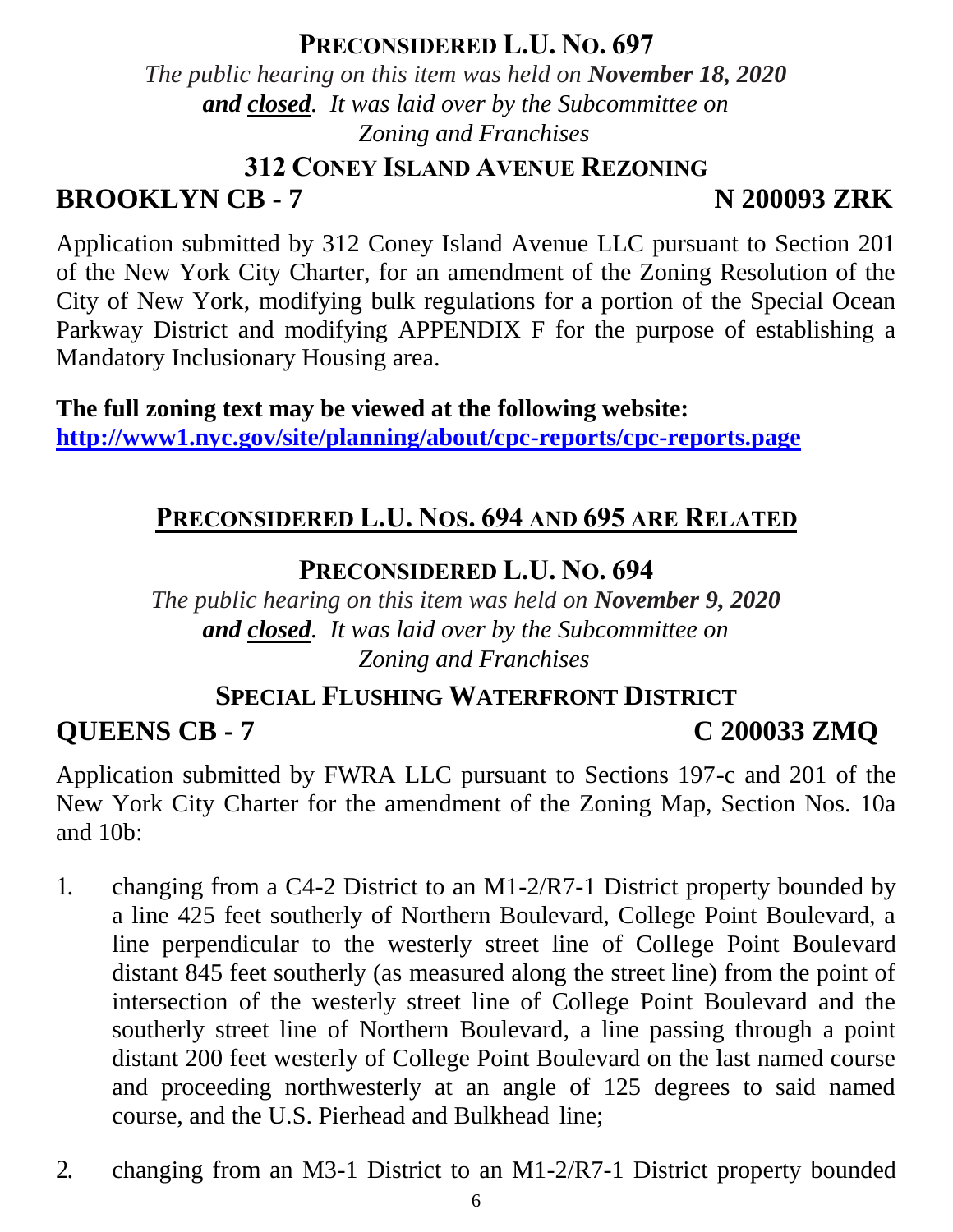by the westerly prolongation of the northerly street line of  $36<sup>th</sup>$  Avenue, College Point Boulevard, a line 425 feet southerly of Northern Boulevard, and the U.S. Pierhead and Bulkhead line; and

3. establishing a Special Flushing Waterfront District (FW) bounded by the westerly prolongation of the northerly street line of 36<sup>th</sup> Avenue, College Point Boulevard, 39th Avenue, Janet Place, Roosevelt Avenue, College Point Boulevard, the northerly street line of 40<sup>th</sup> Road and its northeasterly and south westerly prolongations, a line passing through a point distant 891.29 feet southwesterly of College Point Boulevard on the last named course and proceeding northwesterly at an angle of 127 degrees 12 minutes and 20 seconds to said named course, the easterly boundary line of a park, and the U.S. Pierhead and Bulkhead line.

#### **PRECONSIDERED L.U. NO. 695**

*The public hearing on this item was held on November 9, 2020 and closed. It was laid over by the Subcommittee on Zoning and Franchises*

#### **SPECIAL FLUSHING WATERFRONT DISTRICT QUEENS CB - 7 N 200034 ZRQ**

Application submitted by FWRA LLC, pursuant to Section 201 of the New York City Charter, for an amendment of the Zoning Resolution of the City of New York, establishing the Special Flushing Waterfront District (creating Article XII, Chapter 7) and modifying related Sections, including APPENDIX F (Inclusionary Housing designated areas and Mandatory Inclusionary Housing areas).

**The full zoning text may be viewed at the following website: <http://www1.nyc.gov/site/planning/about/cpc-reports/cpc-reports.page>**

#### **PRECONSIDERED L.U. NO. 699**

*The public hearing on this item was held on November 18, 2020 and closed. It was laid over by the Subcommittee on Zoning and Franchises*

## **BEDFORD AVENUE OVERLAY EXTENSION BROOKLYN CB - 1 C 200158 ZMK**

Application submitted by 223 Troutman, LLC, pursuant to Sections 197-c and 201 of the New York City Charter for the amendment of the Zoning Map, Section No.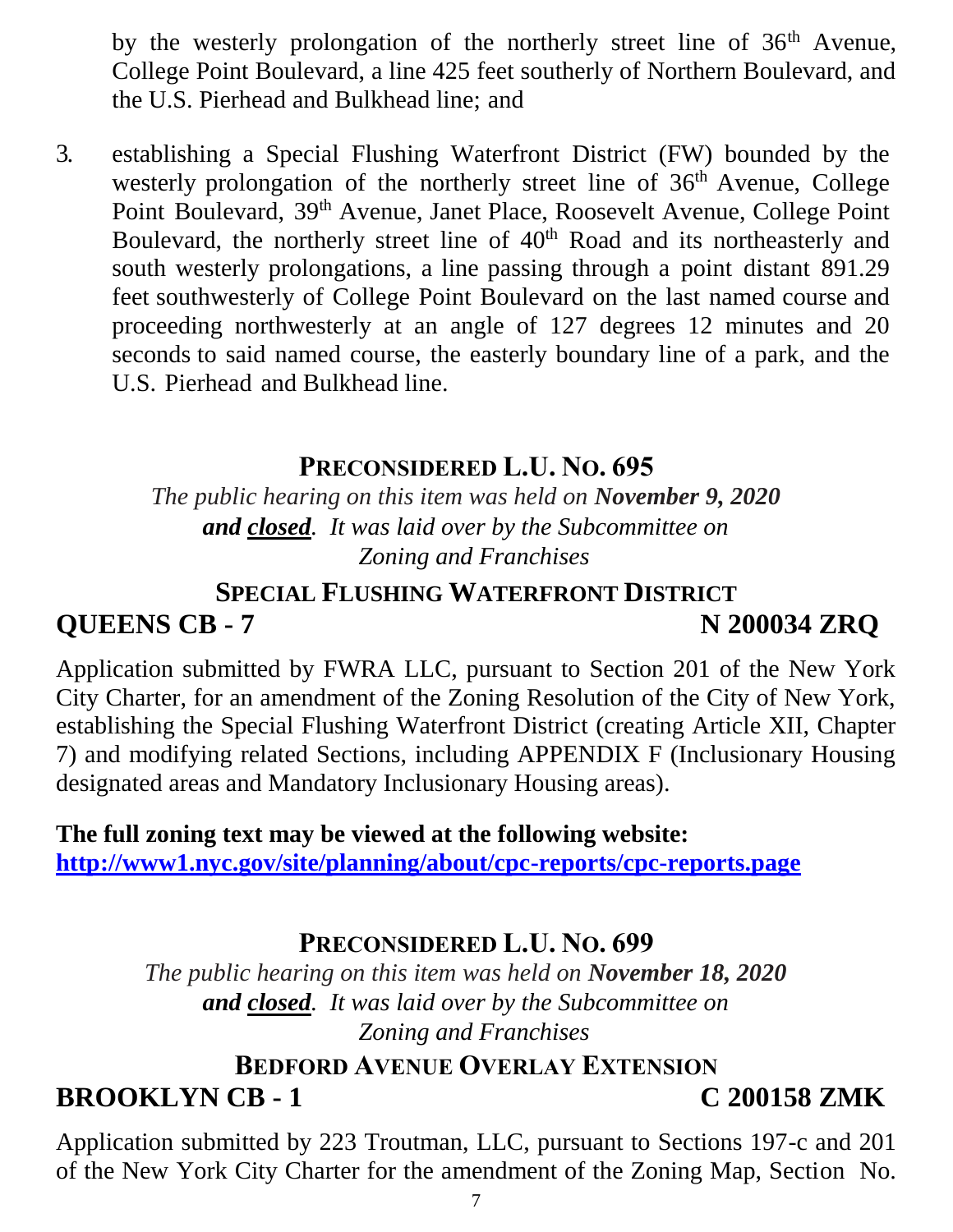12d, by establishing within an existing R6B District a C2-4 District bounded by North 1st Street, Bedford Avenue, a line 100 feet northeasterly of Grand Street, and a line 100 feet northwesterly of Bedford Avenue, Borough of Brooklyn, Community District 1, as shown on a diagram (for illustrative purposes only) dated January 21, 2020, and subject to the conditions of CEQR Declaration E-559.

## **PRECONSIDERED L.U. NOS. 700 AND 701 ARE RELATED**

#### **PRECONSIDERED L.U. NO. 700**

*The public hearing on this item was held on November 18, 2020 and closed. It was laid over by the Subcommittee on Zoning and Franchises*

#### **803 ROCKAWAY AVENUE REZONING**

## **BROOKLYN CB - 16 N 200057 ZRK**

Application submitted by Bridge Rockaway Housing Development Fund Company, Inc. pursuant to Section 201 of the New York City Charter, for an amendment of the Zoning Resolution of the City of New York, modifying Article XII Chapter 3 (Special Mixed Use District) for the purpose of amending restrictions for certain uses in MX-19 and modifying APPENDIX F for the purpose of establishing a Mandatory Inclusionary Housing area.

**The full zoning text may be viewed at the following website: <http://www1.nyc.gov/site/planning/about/cpc-reports/cpc-reports.page>**

### **PRECONSIDERED L.U. NO. 701**

*The public hearing on this item was held on November 18, 2020 and closed. It was laid over by the Subcommittee on Zoning and Franchises*

## **803 ROCKAWAY AVENUE REZONING BROOKLYN CB - 16 C 200056 ZMK**

Application submitted by Bridge Rockaway Housing Development Fund Company, Inc. pursuant to Sections 197-c and 201 of the New York City Charter for an amendment of the Zoning Map, Section No. 17d:

1. changing from an M1-1 District to an M1-4/R6A District property bounded by a line 100 feet southerly of Riverdale Avenue, Thatford Avenue, Newport Street, and a line 100 westerly of Thatford Avenue;

8